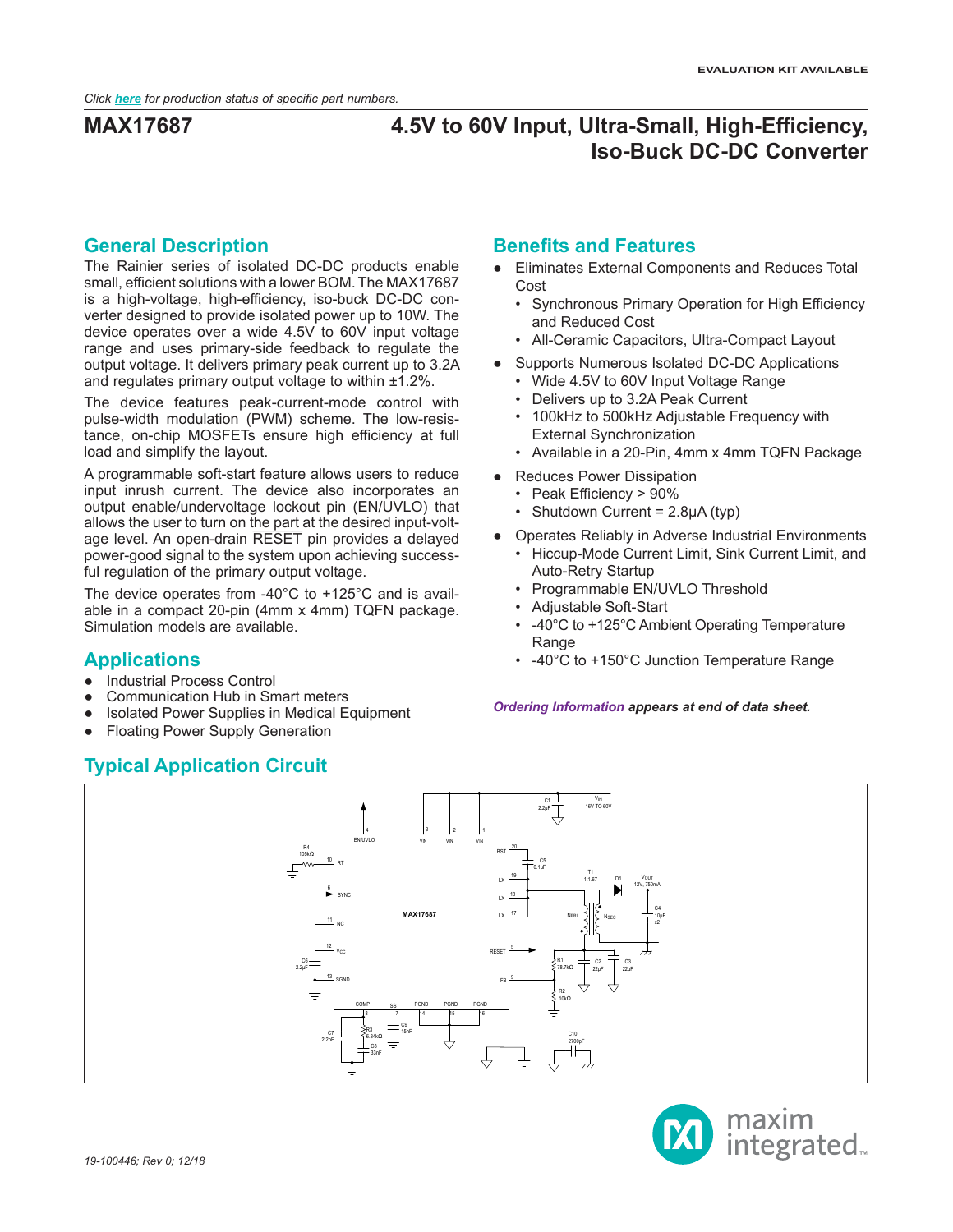## **Absolute Maximum Ratings**

| V <sub>CC</sub> , SYNC, RESET, COMP, SS, RT to SGND |  |
|-----------------------------------------------------|--|
|                                                     |  |

| Storage Temperature Range -65°C to +160°C |  |
|-------------------------------------------|--|
| Lead Temperature (soldering, 10s)  +300°C |  |
|                                           |  |
|                                           |  |

*Stresses beyond those listed under "Absolute Maximum Ratings" may cause permanent damage to the device. These are stress ratings only, and functional operation of the device at these*  or any other conditions beyond those indicated in the operational sections of the specifications is not implied. Exposure to absolute maximum rating conditions for extended periods may affect<br>device reliability. Junction t

## **Package Information**

| <b>PACKAGE TYPE: 20 TQFN</b>                                                                       |                  |  |  |
|----------------------------------------------------------------------------------------------------|------------------|--|--|
| Package Code                                                                                       | $T2044+4$        |  |  |
| <b>Outline Number</b>                                                                              | 21-0139          |  |  |
| Land Pattern Number                                                                                | 90-0409          |  |  |
| THERMAL RESISTANCE, FOUR-LAYER BOARD                                                               |                  |  |  |
| Juntion to Ambient $(\theta_{IA})$                                                                 | $33^{\circ}$ C/W |  |  |
| Juntion to Case $(\theta_{\text{JC}})$                                                             | $2^{\circ}$ C/W  |  |  |
| Continuous Power Dissipation ( $T_A$ = +70°C)<br>(derate 30.3mW/°C above +70°C) (multilayer board) | 2424.2mW         |  |  |

Package thermal resistances were obtained using the method described in JEDEC specification JESD51-7, using a four-layer board. For detailed information on package thermal considerations, refer to **[www.maximintegrated.com/thermal-tutorial](http://www.maximintegrated.com/thermal-tutorial)**.

For the latest package outline information and land patterns (footprints), go to **[www.maximintegrated.com/packages](http://www.maximintegrated.com/packages)**. Note that a "+", "#", or "-" in the package code indicates RoHS status only. Package drawings may show a different suffix character, but the drawing pertains to the package regardless of RoHS status.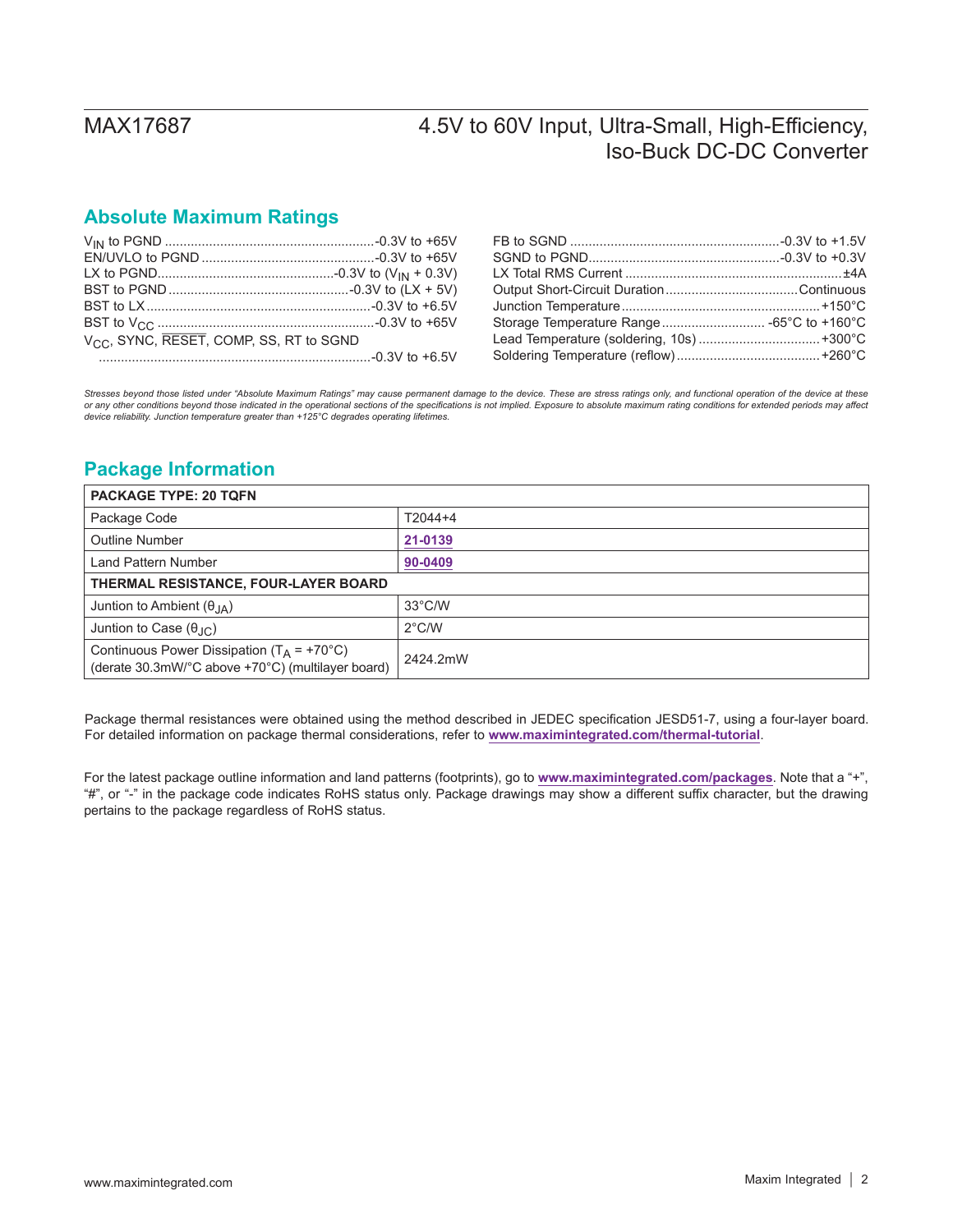## <span id="page-2-0"></span>**Electrical Characteristics**

(V<sub>IN</sub> = V<sub>EN</sub> = 24V, R<sub>RT</sub> = 82.5kΩ (250kHz), V<sub>SGND</sub> = V<sub>PGND</sub> = V<sub>SYNC</sub> = 0V, C<sub>VCC</sub> = 2.2μF, V<sub>FB</sub> = 1V, V<sub>BST to LX</sub> = 5V, LX = RESET = SS = COMP = unconnected. T<sub>A</sub> = -40°C to +125°C, unless otherwise noted. Typical values are at T<sub>A</sub> = +25°C. All voltages are referenced to SGND, unless otherwise noted.) (Note 1)

| <b>PARAMETER</b>                     | <b>SYMBOL</b>            | <b>CONDITIONS</b>                                                  | <b>MIN</b>     | <b>TYP</b>  | <b>MAX</b> | <b>UNITS</b> |
|--------------------------------------|--------------------------|--------------------------------------------------------------------|----------------|-------------|------------|--------------|
| <b>INPUT SUPPLY (VIN)</b>            |                          |                                                                    |                |             |            |              |
| Input Voltage Range                  | $V_{IN}$                 |                                                                    | 4.5            |             | 60         | V            |
| Input Quiescent Current              | I <sub>IN-SH</sub>       | $V_{EN}$ = 0V, shutdown mode                                       |                | 2.8         | 4.5        | μA           |
| Input Quiescent Current              | l <sub>Q</sub>           |                                                                    |                | 1.16        | 1.8        | mA           |
| Input Switching Current              | $I_{SW}$                 | $VFB = 0.8V$                                                       |                | 6           |            | mA           |
| <b>ENABLE/UVLO (EN/UVLO)</b>         |                          |                                                                    |                |             |            |              |
|                                      | <b>VENR</b>              | V <sub>EN</sub> rising                                             | 1.19           | 1.215       | 1.26       |              |
| <b>EN Threshold</b>                  | $V_{ENF}$                | V <sub>EN</sub> falling                                            | 1.068          | 1.09        | 1.131      | $\vee$       |
|                                      | V <sub>EN-TRUESD</sub>   | V <sub>EN</sub> falling, true shutdown                             |                | 0.8         |            |              |
| <b>EN Input Leakage Current</b>      | $I_{EN}$                 | $V_{EN} = V_{IN} = 60V$ , $T_A = +25^{\circ}C$                     | $-50$          | $\mathbf 0$ | $+50$      | nA           |
| <b>LDO</b>                           |                          |                                                                    |                |             |            |              |
| V <sub>CC</sub> Output Voltage Range | $V_{\rm CC}$             | $6V < V_{IN} < 60V$ , $V_{VCC} = 1mA$                              | 4.75           | 5           | 5.25       | V            |
|                                      |                          | $1mA < I_{VCC} < 25mA$                                             |                |             |            |              |
| V <sub>CC</sub> Current Limit        | <b>VCC-MAX</b>           | $V_{CC}$ = 4.3V, $V_{IN}$ = 6V                                     | 26.5           | 55          | 100        | mA           |
| V <sub>CC</sub> Dropout              | V <sub>CC-DO</sub>       | $V_{IN} = 4.5V$ , $V_{VCC} = 20mA$                                 | 4.2            |             |            | V            |
| V <sub>CC</sub> UVLO                 | V <sub>CC-UVR</sub>      | V <sub>CC</sub> rising                                             | 4.05           | 4.2         | 4.3        | $\vee$       |
|                                      | V <sub>CC-UVF</sub>      | V <sub>CC</sub> falling                                            | 3.65           | 3.8         | 3.9        |              |
| <b>POWER MOSFETS</b>                 |                          |                                                                    |                |             |            |              |
| High-Side NMOS On-Resistance         | R <sub>DS-ONH</sub>      | $I_{LX}$ = 0.3A (sourcing)                                         |                | 165         | 325        | $m\Omega$    |
| Low-Side NMOS On-Resistance          | R <sub>DS-ONL</sub>      | $I_{LX}$ = 0.3A (sinking)                                          |                | 80          | 150        | $m\Omega$    |
| LX Leakage Current                   | $I_{LX_L KG}$            | $T_A$ = +25°C, $V_{LX}$ = ( $V_{PGND}$ +<br>1V) to $(V_{IN} - 1V)$ | $-2$           |             | $+2$       | μA           |
| <b>SOFT-START (SS)</b>               |                          |                                                                    |                |             |            |              |
| <b>Charging Current</b>              | $I_{SS}$                 | $V_{SS} = 0.5V$                                                    | 4.7            | 5           | 5.3        | μA           |
| <b>FEEDBACK (FB)</b>                 |                          |                                                                    |                |             |            |              |
| FB Regulation Voltage                | V <sub>FB_REG</sub>      |                                                                    | 0.89           | 0.9         | 0.91       | V            |
| FB Input Bias Current                | $I_{FB}$                 | $V_{FB} = 1V$ , $T_A = +25^{\circ}C$                               | $-50$          |             | $+50$      | nA           |
| <b>CURRENT LIMIT</b>                 |                          |                                                                    |                |             |            |              |
| Peak Current Limit Threshold         | <b>IPEAK-LIMIT</b>       |                                                                    | 3.2            | 3.7         | 4.3        | Α            |
| Runaway Current Limit Threshold      | <b>RUNAWAY-</b><br>LIMIT |                                                                    | 3.7            | 4.3         | 5          | A            |
| Valley Current Limit Threshold       | <b>ISINK-LIMIT</b>       |                                                                    | $\overline{5}$ | 6.5         |            | Α            |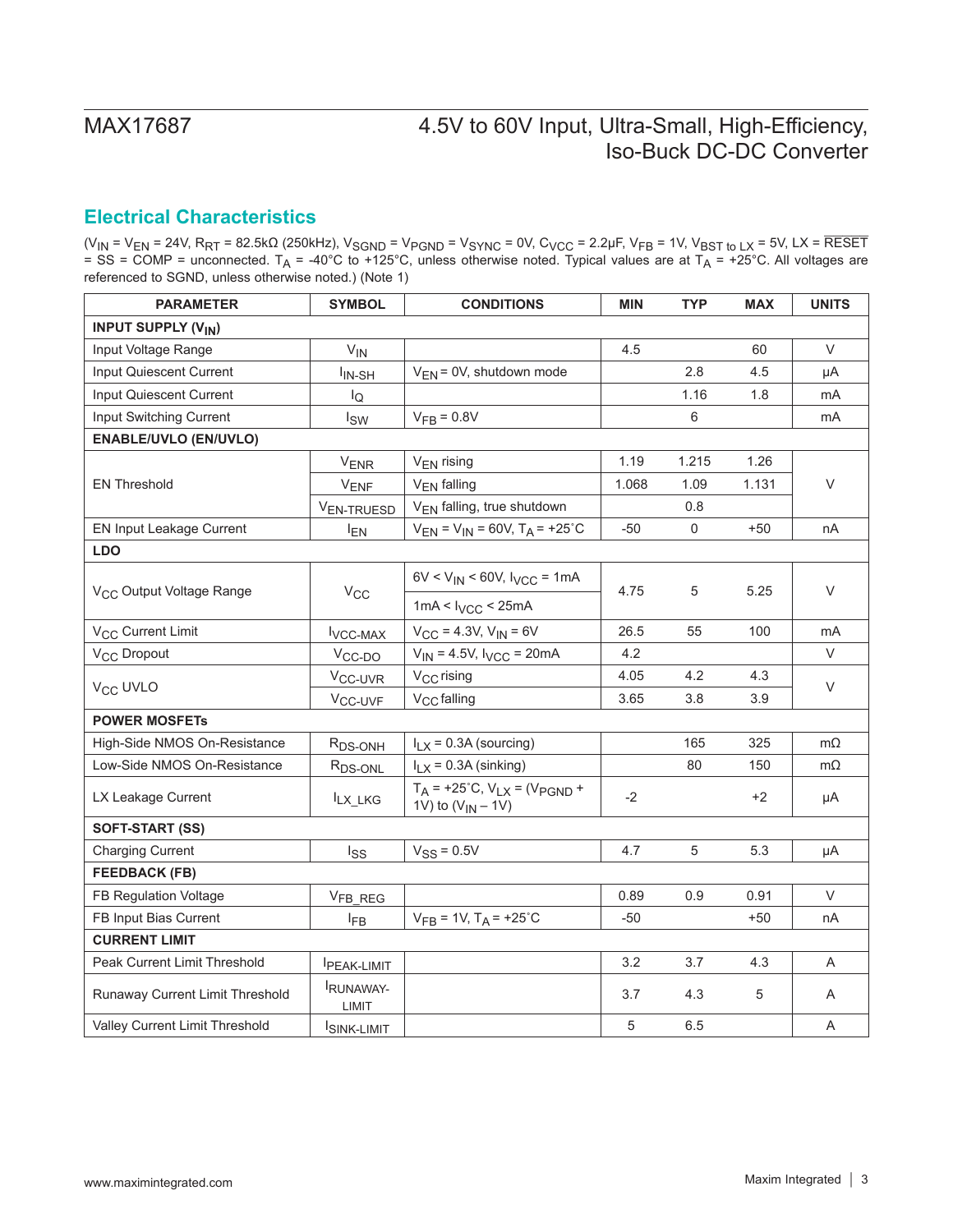## **Electrical Characteristics (continued)**

(V<sub>IN</sub> = V<sub>EN</sub> = 24V, R<sub>RT</sub> = 82.5kΩ (250kHz), V<sub>SGND</sub> = V<sub>PGND</sub> = V<sub>SYNC</sub> = 0V, C<sub>VCC</sub> = 2.2μF, V<sub>FB</sub> = 1V, V<sub>BST to LX</sub> = 5V, LX = RESET = SS = COMP = unconnected. T<sub>A</sub> = -40°C to +125°C, unless otherwise noted. Typical values are at T<sub>A</sub> = +25°C. All voltages are referenced to SGND, unless otherwise noted.) (Note 1)

| <b>PARAMETER</b>                                      | <b>SYMBOL</b>              | <b>CONDITIONS</b>                        | <b>MIN</b>       | <b>TYP</b> | <b>MAX</b>       | <b>UNITS</b>             |  |
|-------------------------------------------------------|----------------------------|------------------------------------------|------------------|------------|------------------|--------------------------|--|
| <b>RT AND SYNC</b>                                    |                            |                                          |                  |            |                  |                          |  |
|                                                       |                            | $R_{RT}$ = OPEN                          |                  | 250        |                  |                          |  |
|                                                       |                            | $R_{\text{RT}} = 210 \text{k}\Omega$     |                  | 100        |                  |                          |  |
| <b>Switching Frequency</b>                            | $f_{SW}$                   | $R_{\text{RT}} = 102k\Omega$             |                  | 200        |                  | <b>kHz</b>               |  |
|                                                       |                            | $R_{\text{RT}}$ = 82.5k $\Omega$         |                  | 250        |                  |                          |  |
|                                                       |                            | $R_{\text{RT}} = 40.2 \text{k}\Omega$    |                  | 500        |                  |                          |  |
| <b>SYNC Frequency Capture Range</b>                   |                            | $f_{SW}$ set by $R_{RT}$                 | 1.1x<br>$f_{SW}$ |            | 1.4x<br>$f_{SW}$ | <b>kHz</b>               |  |
| <b>SYNC Pulse Width</b>                               |                            |                                          | 50               |            |                  | ns                       |  |
| <b>SYNC Threshold</b>                                 | $\mathsf{V}_{\mathsf{IH}}$ |                                          | 2.1              |            |                  | V                        |  |
|                                                       | $V_{IL}$                   |                                          |                  |            | 0.8              |                          |  |
| Feedback Undervoltage Trip Level<br>to Cause Hiccup   | $VFB-HICF$                 | $V_{SS}$ > 0.95V<br>(soft-start is done) | 0.56             | 0.58       | 0.65             | $\vee$                   |  |
| <b>HICCUP Timeout</b>                                 |                            | (Note 2)                                 |                  | 32768      |                  | Cycles                   |  |
| Minimum On-Time                                       | ton MIN                    |                                          |                  | 330        | 425              | ns                       |  |
| Minimum Off-Time                                      | t <sub>OFF_MIN</sub>       |                                          | 140              |            | 160              | ns                       |  |
| LX Dead Time                                          |                            | (Note 3)                                 |                  | 5          |                  | ns                       |  |
| Number of ZX Events to Trigger<br><b>HICCUP</b>       |                            |                                          |                  | 16         |                  | Cycles                   |  |
| <b>RESET</b>                                          |                            |                                          |                  |            |                  |                          |  |
| <b>RESET Output Level Low</b>                         |                            | $l$ <sub>RESET</sub> = 10mA              |                  |            | 0.4              | V                        |  |
| <b>RESET</b> Output Leakage<br><b>Current High</b>    |                            | $T_A = T_J = 25^{\circ}C$                |                  |            | 0.1              | μA                       |  |
| FB Threshold for RESET<br>Assertion                   | VFB-OKF                    | V <sub>FB</sub> falling                  | 90.5             | 92         | 94.6             | $%V_{FB}$<br><b>REG</b>  |  |
| FB Threshold for RESET<br>Deassertion                 | V <sub>FB-OKR</sub>        | $VFB$ rising                             | 93.8             | 95         | 97.8             | $\%V_{FB}$<br><b>REG</b> |  |
| <b>RESET Delay After FB Reaches</b><br>95% Regulation |                            | $V_{FB}$ rising                          |                  | 1024       |                  | Cycles                   |  |
| <b>THERMAL SHUTDOWN</b>                               |                            |                                          |                  |            |                  |                          |  |
| <b>Thermal Shutdown Threshold</b>                     |                            | Temperature rising                       |                  | 165        |                  | $^{\circ}{\rm C}$        |  |
| Thermal Shutdown Hysteresis                           |                            |                                          |                  | 10         |                  | $^{\circ}$ C             |  |

**Note 1:** All limits are 100% tested at +25°C. Limits over the operating temperature range and relevant supply voltage range are guaranteed by design and characterization.

**Note 2:** See the *[Overcurrent Protection/Hiccup Mode](#page-9-0)* section for more details.

**Note 3:** Guaranteed by design, not production tested.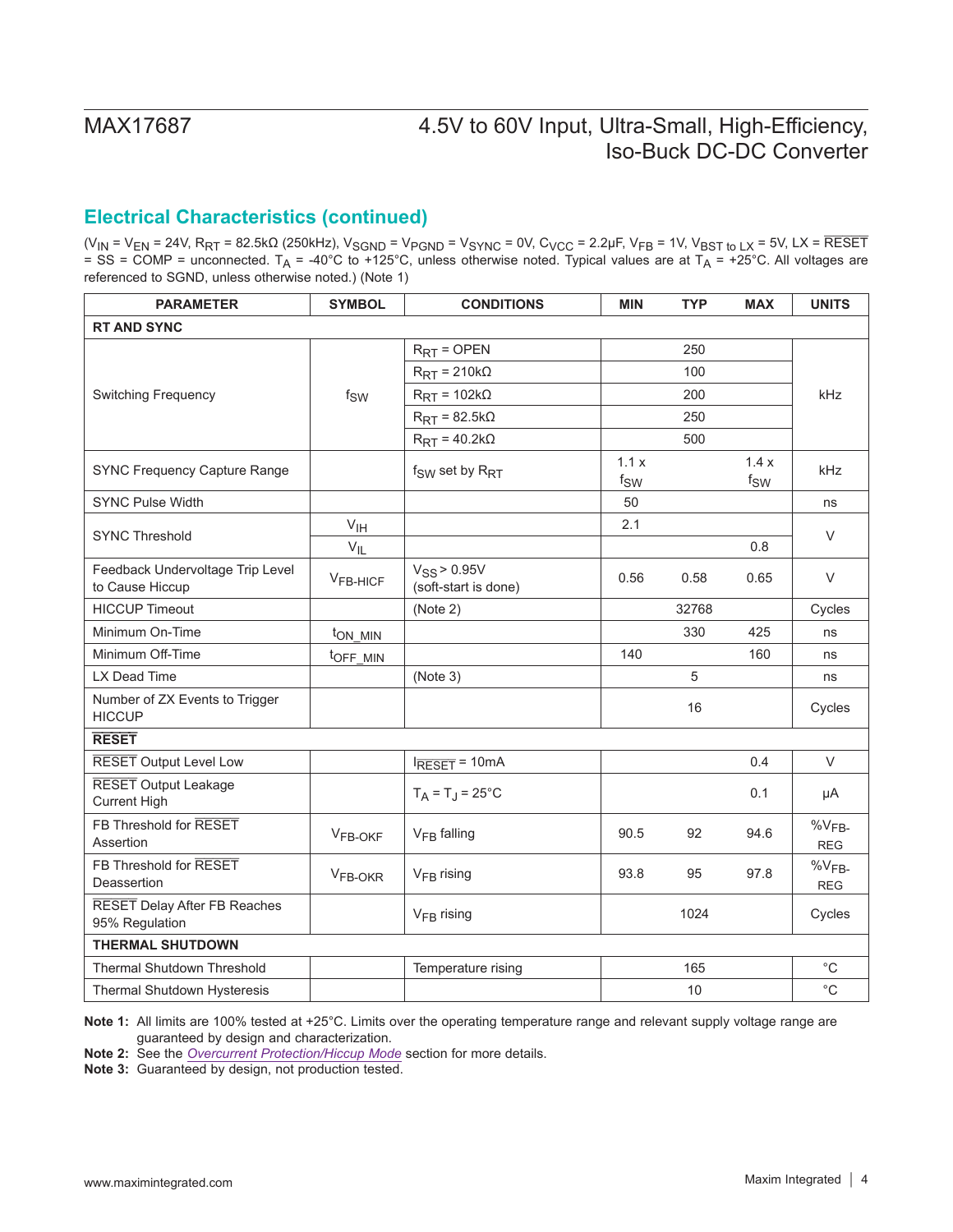## **Typical Operating Characteristics**

 $(V_{IN} = 24V, V_{SGND} = V_{PGND} = 0V, C_{VIN} = 2.2 \mu F, C_{VCC} = 2.2 \mu F, V_{EN} = 1.5V, C_{SS} = 15000 \rho F, \overline{RESET} = unconnected, T_A = -40^{\circ}C to +125^{\circ}C,$ unless otherwise noted. Typical values are at  $T_A = +25^{\circ}$ C. All voltages are referenced to SGND, unless otherwise noted.)







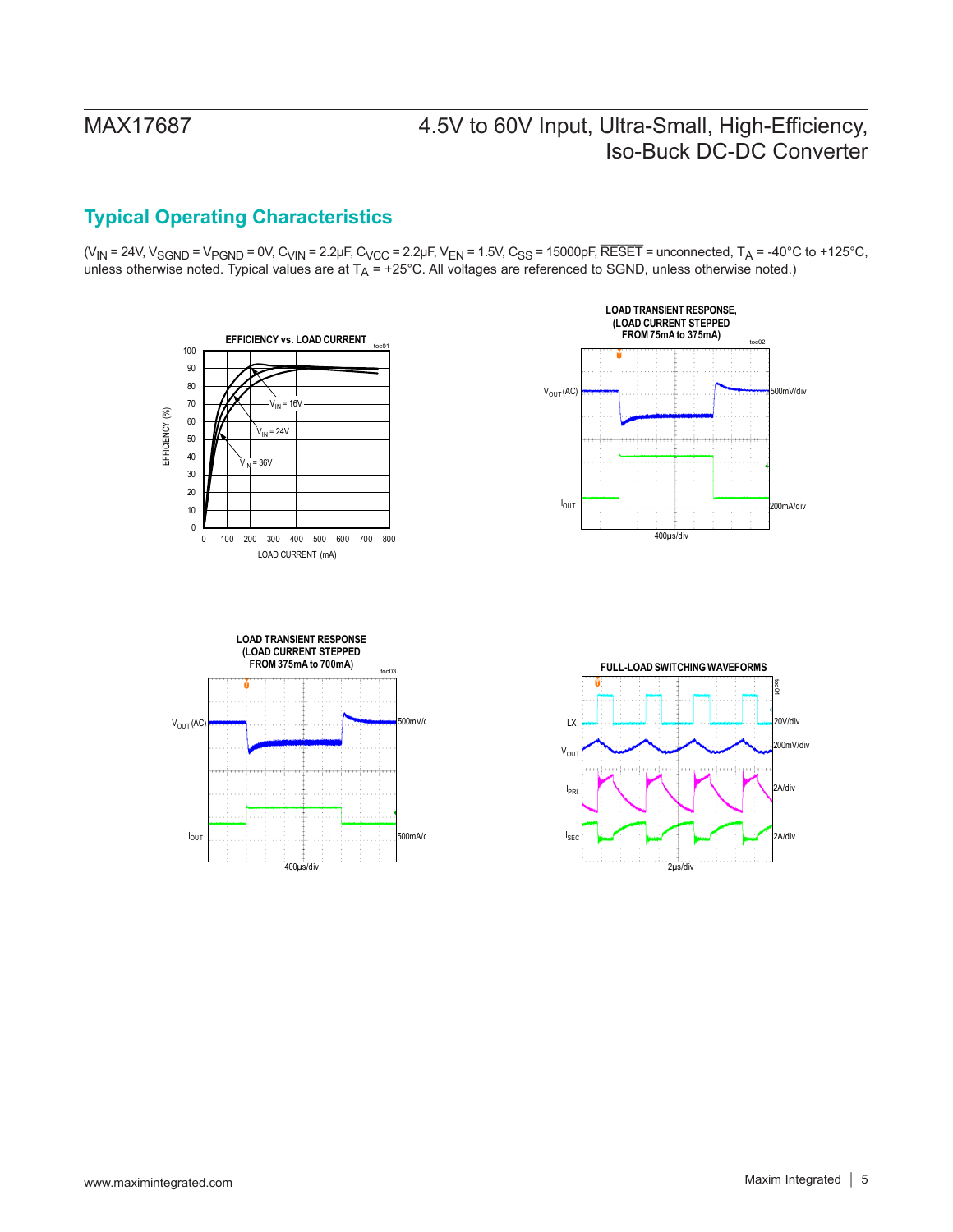## **Typical Operating Characteristics (continued)**

(V<sub>IN</sub> = 24V, V<sub>SGND</sub> = V<sub>PGND</sub> = 0V, C<sub>VIN</sub> = 2.2µF, C<sub>VCC</sub> = 2.2µF, V<sub>EN</sub> = 1.5V, C<sub>SS</sub> = 15000pF, RESET = unconnected, T<sub>A</sub> = -40°C to +125°C, unless otherwise noted. Typical values are at T<sub>A</sub> = +25°C. All voltages are referenced to SGND, unless otherwise noted.)







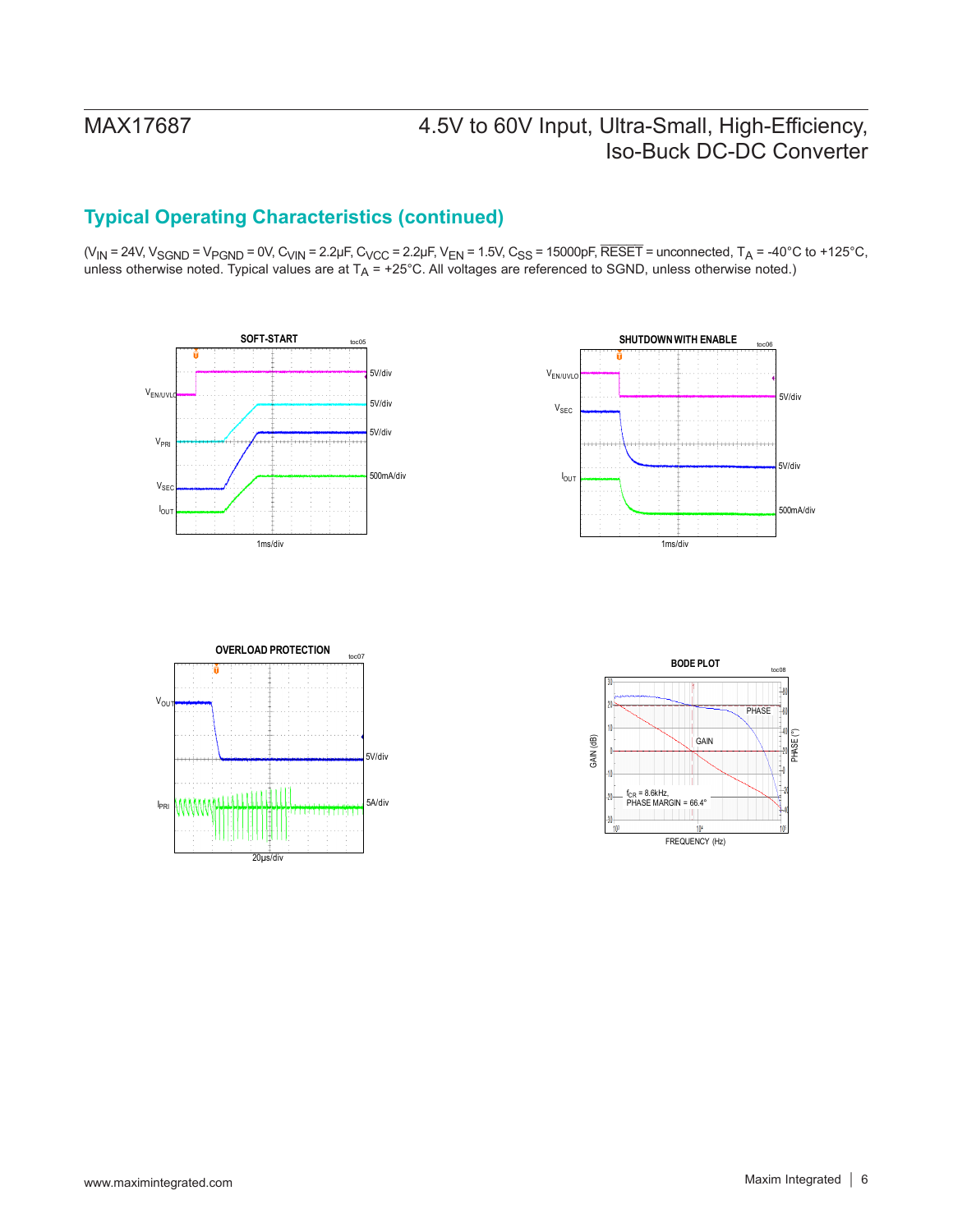## **Pin Configuration**



## **Pin Description**

| <b>PIN</b>     | <b>NAME</b>  | <b>FUNCTION</b>                                                                                                                                                                                                                                                                         |
|----------------|--------------|-----------------------------------------------------------------------------------------------------------------------------------------------------------------------------------------------------------------------------------------------------------------------------------------|
| $1 - 3$        | $V_{IN}$     | Power-Supply Input. 4.5V to 60V input supply range. Connect the V <sub>IN</sub> pins together. Decouple to PGND<br>with a 2.2µF capacitor; place the capacitor close to the $V_{\text{IN}}$ and PGND pins. Refer to the MAX17687EV kit<br>data sheet for a layout example.              |
| 4              | EN/UVLO      | Enable/Undervoltage Lockout Input. Drive EN/UVLO high to enable the output voltage. Connect to the<br>center of resistive divider between V <sub>IN</sub> and GND to set the input voltage (undervoltage threshold) at which<br>the device turns on. Pull up to $V_{IN}$ for always on. |
| 5              | <b>RESET</b> | Open-Drain RESET Output. RESET output is driven low if FB drops below 92.5% of its set value. RESET<br>goes high 1024 clock cycles after FB rises above 95.5% of its set value.                                                                                                         |
| 6              | <b>SYNC</b>  | The device can be synchronized to an external clock using this pin. See the External Frequency<br>Synchronization section for more details.                                                                                                                                             |
| $\overline{7}$ | SS           | Soft-Start Input. Connect a capacitor from SS to GND to set the soft-start time.                                                                                                                                                                                                        |
| 8              | <b>COMP</b>  | Compensation Input. Connect an RC network from COMP to GND                                                                                                                                                                                                                              |
| 9              | <b>FB</b>    | Feedback Input. Connect FB to the center of resistive divider between VOUT and GND. See the Adjusting<br>Output Voltage section for more details.                                                                                                                                       |
| 10             | <b>RT</b>    | Connect a resistor from RT to SGND to set the regulator's switching frequency. Leave RT open for the<br>default 250kHz frequency. See the Setting the Switching Frequency (RT) section for more details.                                                                                |
| 11             | <b>NC</b>    | No Connection. Do not connect any voltage to this pin.                                                                                                                                                                                                                                  |
| 12             | $V_{\rm CC}$ | 5V LDO Output. Bypass V <sub>CC</sub> with 2.2µF ceramic capacitance to GND.                                                                                                                                                                                                            |
| 13             | <b>SGND</b>  | Analog Ground.                                                                                                                                                                                                                                                                          |
| $14 - 16$      | <b>PGND</b>  | Power Ground. Connect PGND externally to the power ground plane. Connect GND and PGND pins<br>together at the ground return path of the V <sub>CC</sub> bypass capacitor.                                                                                                               |
| $17 - 19$      | <b>LX</b>    | Switching Node. Connect LX to the switching side of the transformer. LX is high impedance when the<br>device is in shutdown mode.                                                                                                                                                       |
| 20             | <b>BST</b>   | Boost Flying Capacitor. Connect a 0.1µF ceramic capacitor between BST and LX.                                                                                                                                                                                                           |
|                | <b>EP</b>    | Exposed pad. Connect to the SGND pin. Connect to a large copper plane below the IC to improve heat<br>dissipation capability. Add thermal vias below the exposed pad.                                                                                                                   |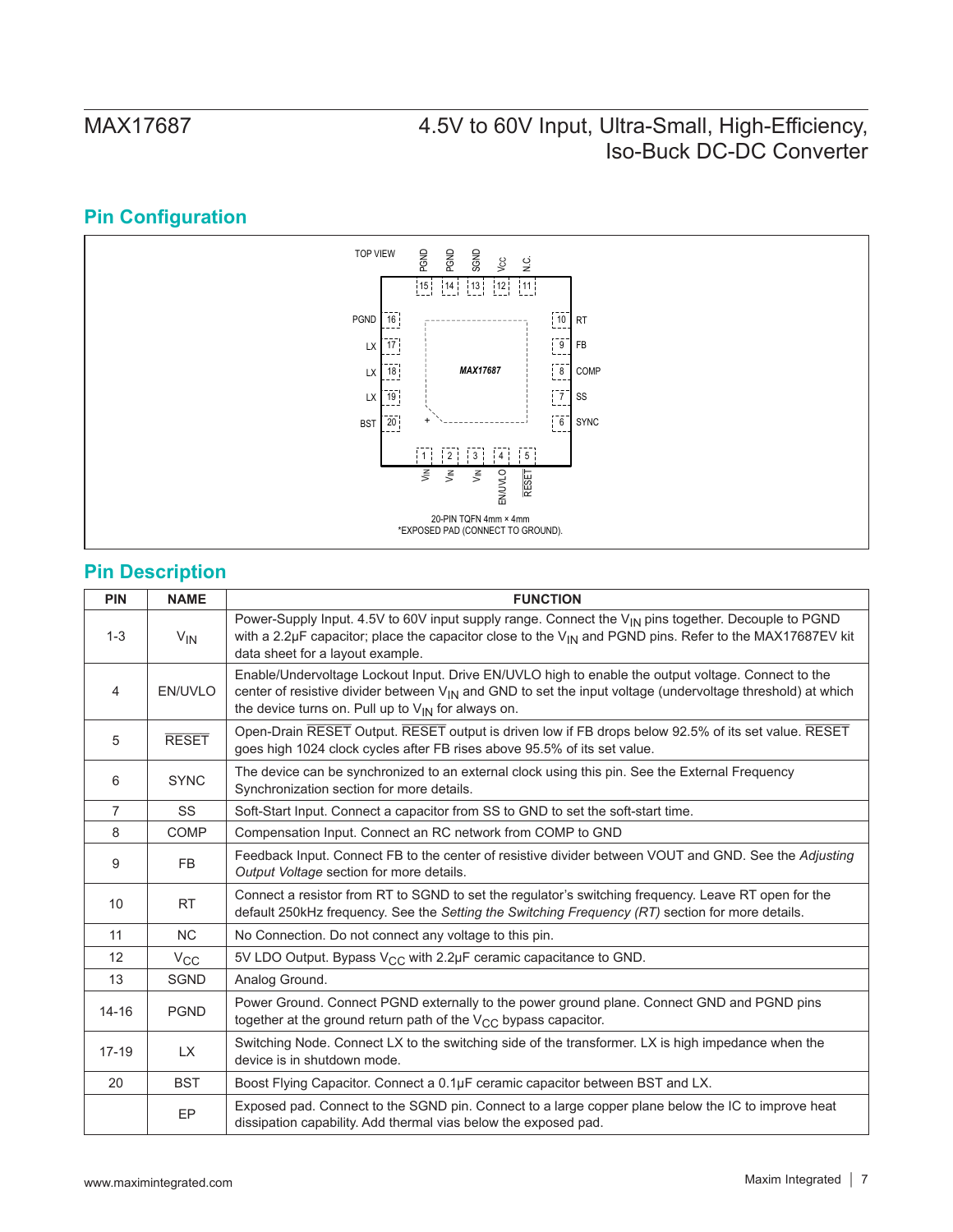## **Functional (or Block) Diagram**

![](_page_7_Figure_3.jpeg)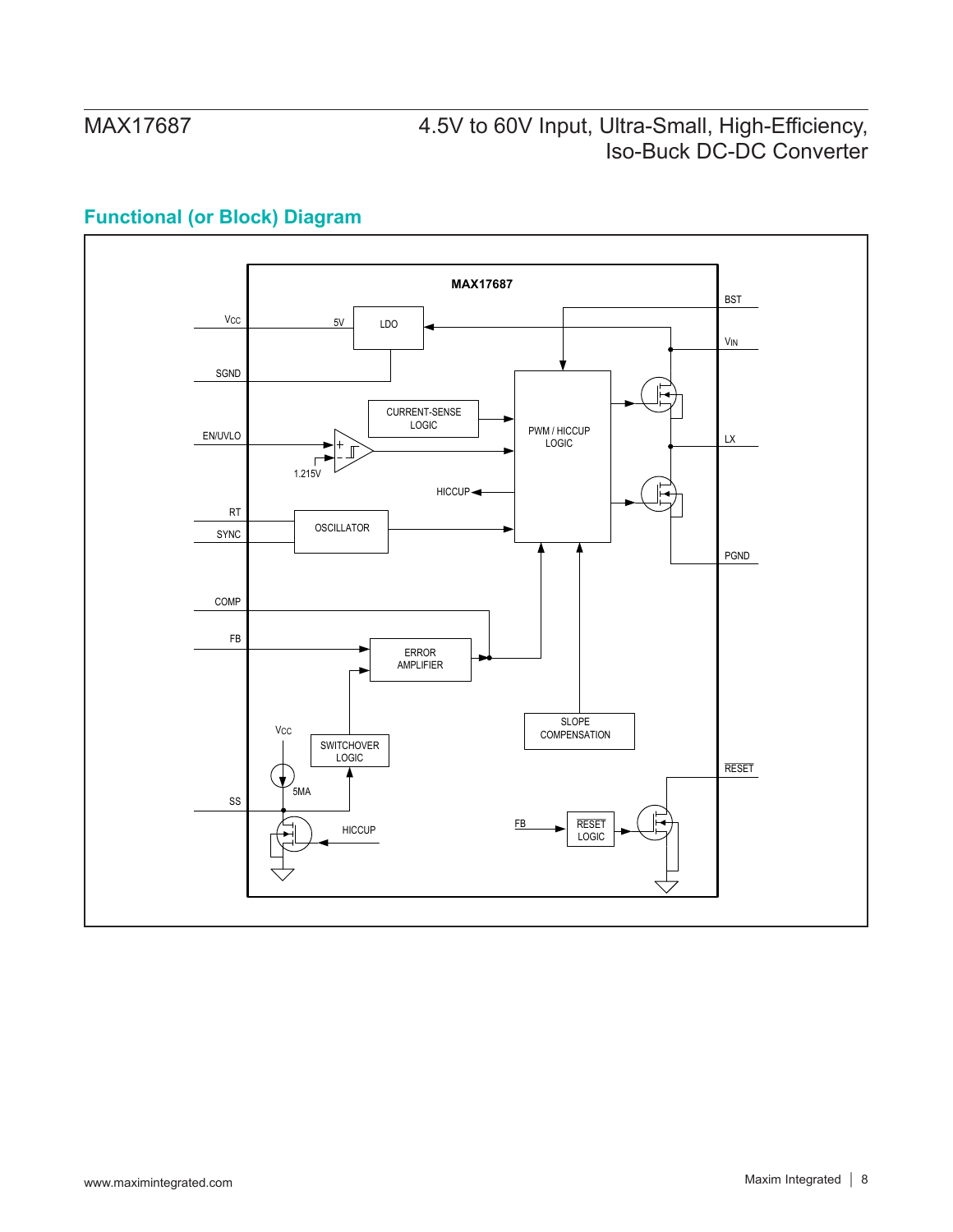## **Detailed Description**

The MAX17687 a high-voltage, high-efficiency, Iso-Buck DC-DC converter designed to operate over a wide 4.5V to 60V input voltage range. It delivers primary peak current up to 3.2A and regulates primary output voltage to within ±1.2% over -40°C to +125°C.

The device features peak-current-mode control with pulse-width modulation (PWM) scheme. The low-resistance, on-chip MOSFETs ensure high efficiency at full load and simplify the layout.

A programmable soft-start feature allows users to reduce input inrush current. The device also incorporates an output enable/undervoltage lockout pin (EN/UVLO) that allows the user to turn on the part at the desired input-voltage level. An open-drain RESET pin provides a delayed power-good signal to the system upon achieving successful regulation of the primary output voltage.

The device operates from -40°C to +125°C and is available in a compact 20-pin (4mm x 4mm) TQFN package.

## **Linear Regulator (V<sub>CC</sub>)**

An internal linear regulator ( $V_{CC}$ ) provides a 5V nominal supply to power the internal blocks and the low-side MOSFET driver. The output of the  $V_{CC}$  linear regulator should be bypassed with a 2.2μF ceramic capacitor to GND. The device employs an undervoltage-lockout circuit that disables the internal linear regulator when  $V_{CC}$  falls below 3.8V (typ). The internal  $V_{CC}$  linear regulator can source up to 20mA to supply the device and to power the low-side gate driver.

### **Setting the Switching Frequency (RT)**

The switching frequency of the device can be programmed from 100kHz to 500kHz by using a resistor connected from the RT pin to SGND. The switching frequency  $(f_{\text{S}W})$  is related to the resistor connected at the RT pin  $(R_{RT})$  by the following equation:

$$
R_{RT} \cong \frac{21 \times 10^3}{f_{SW}} - 1.7
$$

where R<sub>RT</sub> is in kΩ and f<sub>SW</sub> is in kHz. Leaving the R<sub>RT</sub> pin open causes the device to operate at the default switching frequency of 250 kHz. See [Table 1](#page-8-0) for  $R_{RT}$ resistor values for a few common switching frequencies.

## <span id="page-8-0"></span>**Table 1. Switching Frequency vs. RT Resistor**

| <b>SWITCHING FREQUENCY</b><br>(kHz) | <b>RT RESISTOR</b><br>$(k\Omega)$ |
|-------------------------------------|-----------------------------------|
| 100                                 | 210                               |
| 200                                 | 102                               |
| 250                                 | 82.5                              |
| 500                                 | 40.2                              |

### **External Frequency Synchronization (SYNC)**

The internal oscillator of the device can be synchronized to an external clock signal on the SYNC pin. The external synchronization clock frequency must be between 1.1 x f<sub>SW</sub> and 1.4 x f<sub>SW</sub>, where f<sub>SW</sub> is the frequency programmed by the  $R_{RT}$  resistor. The minimum external clock pulse-width high should be greater than 50ns. See the *RT AND SYNC* section in the *[Electrical Characteristics](#page-2-0)* table for details.

### **Enable Input (EN/UVLO) and Soft-Start (SS)**

When EN/UVLO voltage increases above 1.215V (typ), the device initiates a soft-start sequence and duration of the soft-start depends on the value of the capacitor connected from SS to GND. A 5μA current source charges the capacitor and ramps up the SS pin voltage. The SS pin voltage is used as reference for the internal error amplifier. Such a reference ramp up allows the output voltage to increase monotonically from zero to the final set value independent of the load current.

EN/UVLO can be used as an input voltage UVLO-adjustment input. An external voltage divider between IN and EN/UVLO to GND adjusts the input voltage at which the device turns on or turns off. See the *[Setting the Input Undervoltage](#page-14-0) [Lockout Level](#page-14-0)* section for details. If input UVLO programming is not desired, connect EN/UVLO to VIN (see the *[Electrical Characteristics](#page-2-0)* table for EN/UVLO rising and falling-threshold voltages). Driving EN/UVLO low disables the high-side FET and part enters into primary output discharge mode (explained in the *[Overcurrent Protection/](#page-9-0) [Hiccup Mode](#page-9-0)* section). Once hiccup timeout period expires, other internal circuitry is disabled and SS capacitor is discharged with an internal pull-down resistor. If the EN/ UVLO pin is driven from an external signal source, a series resistance of minimum 1kΩ is recommended to be placed between the signal source output and the EN/ UVLO pin, to reduce voltage ringing on the line.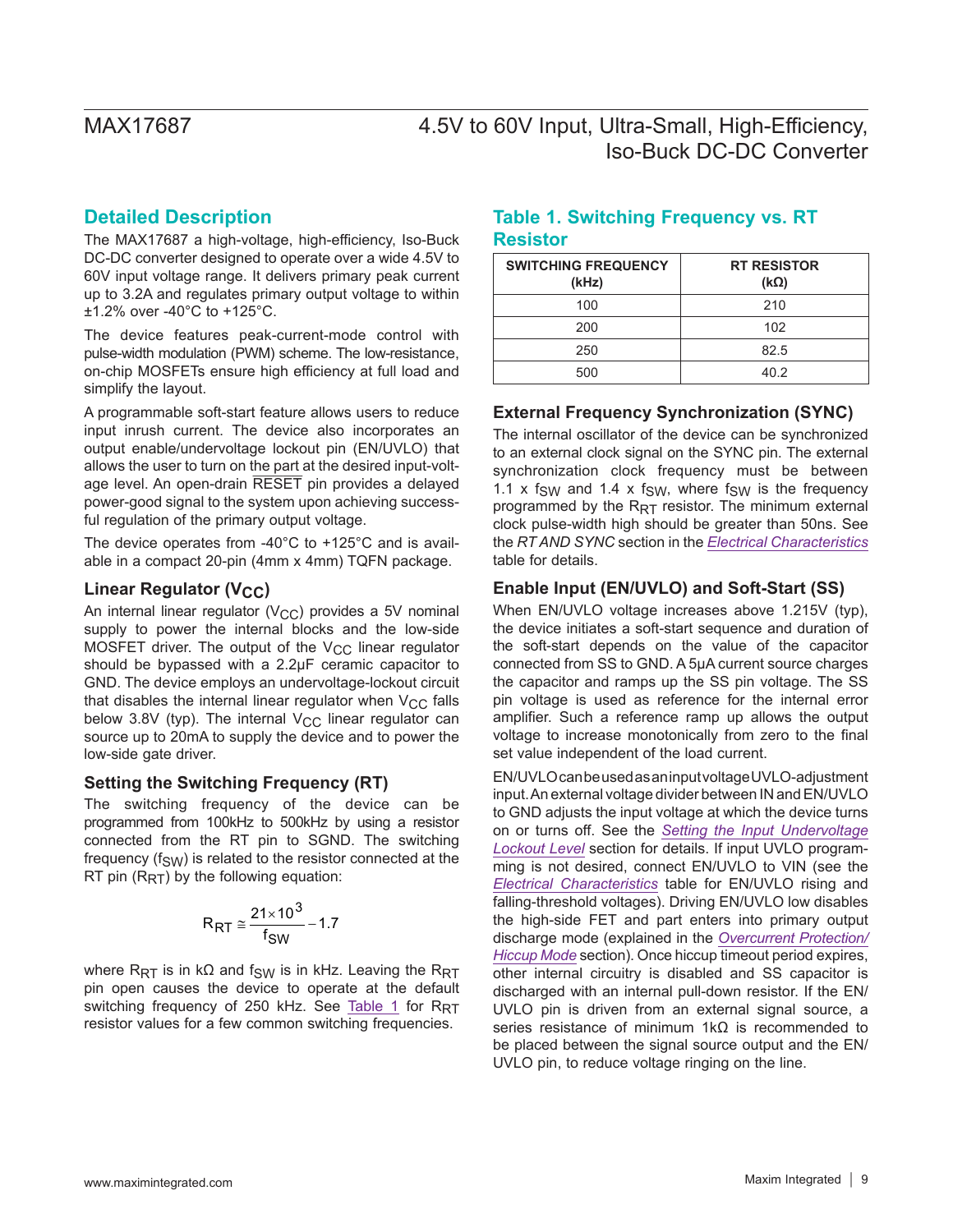### <span id="page-9-0"></span>**Overcurrent Protection/Hiccup Mode**

The MAX17687 enters hiccup mode, either on one occurrence of the runaway current limit, or when the feedback voltage drops to 0.58V (typ) after the soft-start is completed, or when EN/UVLO <  $1.09V$  with  $V_{CC}$  >  $3.8V$  or when 16 consecutive negative current limit events occur. When the hiccup mode is triggered, the converter enters a hiccup timeout period of 32,768 clock cycles. During this period, the high side switch is kept off and the low side switch is turned on each cycle with a maximum possible duty cycle of 98% till the negative current limit reaches 0.6A. This mode of operation effectively produces a negative current in the primary capacitor and discharges the primary voltage towards zero. Once the hiccup timeout period expires, soft-start is attempted again. For cases where the amount of output capacitance is such that it is discharged to zero within one hiccup timeout period, the MAX17687 executes a normal soft-start operation upon exit from the Hiccup timeout period. For cases, where the capacitor is sized such that it does not discharge to zero in one hiccup timeout period, during the next soft-start attempt the converter may re-enter the hiccup time period due to one of the event which triggers hiccup mode. Eventually the primary capacitor is completely discharged and the smooth output voltage recovery is ensured.

## **RESET Output**

The device includes a RESET comparator to monitor the primary output voltage. The open-drain RESET output requires an external pull-up resistor. RESET can sink

2mA of current while low. RESET goes high (high impedance) 1024 switching cycles after the primary output increases above 95.5% of the nominal regulated voltage. RESET goes low when the primary output voltage drops to below 92.5% of the nominal regulated voltage. RESET also goes low during thermal shutdown. RESET is valid when the device is enabled and  $V_{IN}$  is above 4.5V.

## **Thermal-Shutdown Protection**

Thermal-shutdown protection limits total power dissipation in the device. When the junction temperature of the device exceeds +165°C, an on-chip thermal sensor shuts down the device, allowing the device to cool. The thermal sensor turns the device on again after the junction temperature cools by 10°C. Soft-start resets during thermal shutdown. Carefully evaluate the total power dissipation (see the *[Power Dissipation](#page-15-0)* section) to avoid unwanted triggering of the thermal shutdown in normal operation.

## **Applications Information**

### **Operation of the Iso-Buck Converter**

Iso-buck is a synchronous buck converter based topology, useful for generating isolated outputs at low power level without using an optocoupler. [Figure 1](#page-9-1) shows basic circuit of an Iso-buck converter, consists of a Half bridge transformer driver and secondary side filter.

<span id="page-9-1"></span>![](_page_9_Figure_12.jpeg)

*Figure 1. Iso-Buck Topology*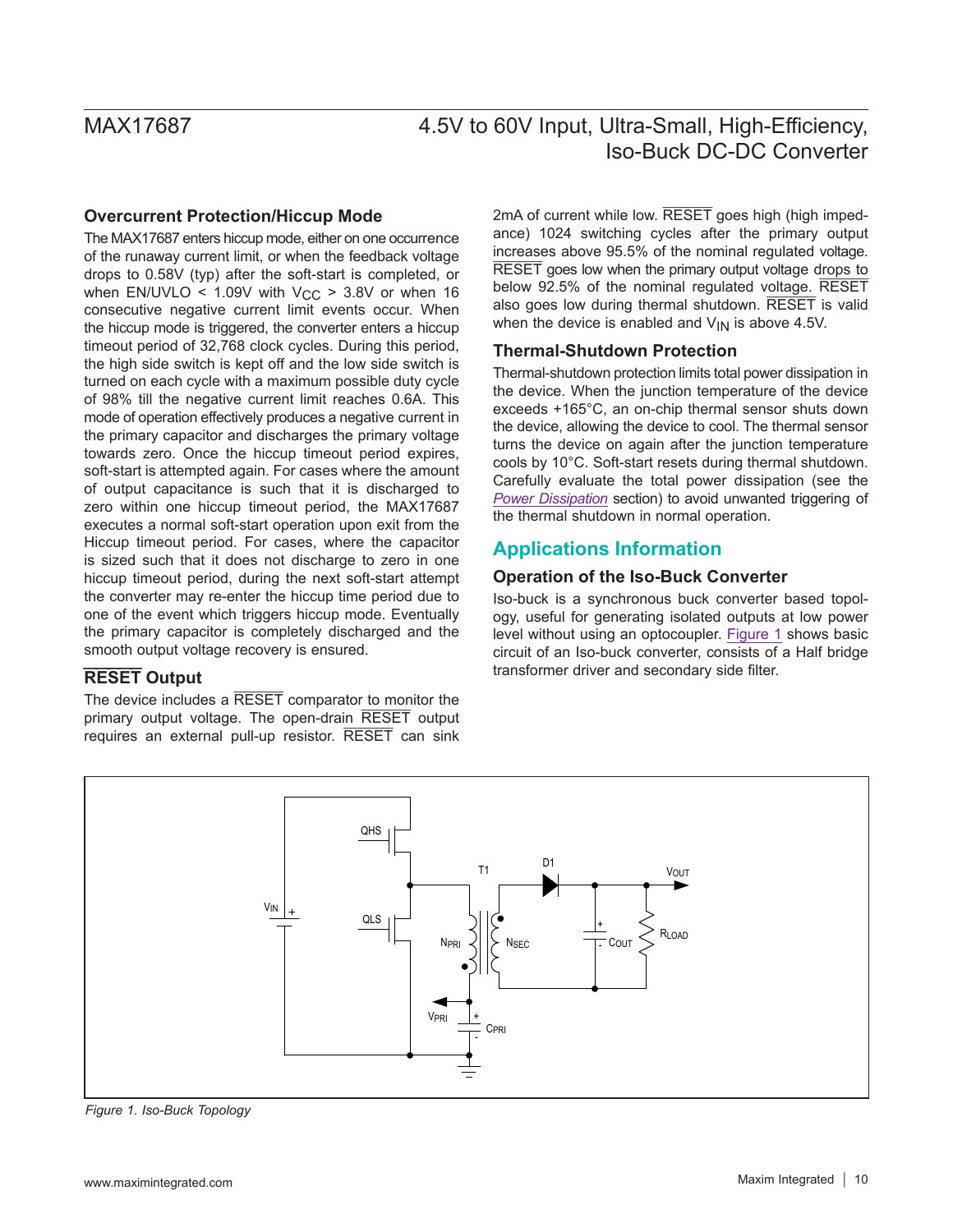[Figure 2](#page-10-0) shows the equivalent circuit when high side switch (QHS) is on. During this time, primary current ramps up and stores energy in transformer magnetizing inductance LPRI and primary capacitor C<sub>PRI</sub>. Secondary side diode is reverse-biased by  $(V_{IN} - V_{PRI})$  voltage and load current is supplied by secondary filter capacitor C<sub>OUT</sub>.

[Figure 3](#page-10-1) shows the equivalent circuit when low side switch (QLS) is on. During this time, secondary diode gets forward biased by primary output voltage V<sub>PRI</sub>. Primary current ramps down and releases stored energy in transformer magnetizing inductance and primary capacitor to the load. Operating waveforms of the converter are shown in [Figure 4.](#page-11-0) Neglecting diode drop VD and transformer resistances, output voltage  $V_{\text{OUT}}$  is proportional to the primary output voltage V<sub>PRI</sub> and is regulated by MAX17687 current mode control loop.

<span id="page-10-0"></span>![](_page_10_Figure_4.jpeg)

*Figure 2. On Period Equivalent Circuit*

<span id="page-10-1"></span>![](_page_10_Figure_6.jpeg)

*Figure 3. Off Period Equivalent Circuit*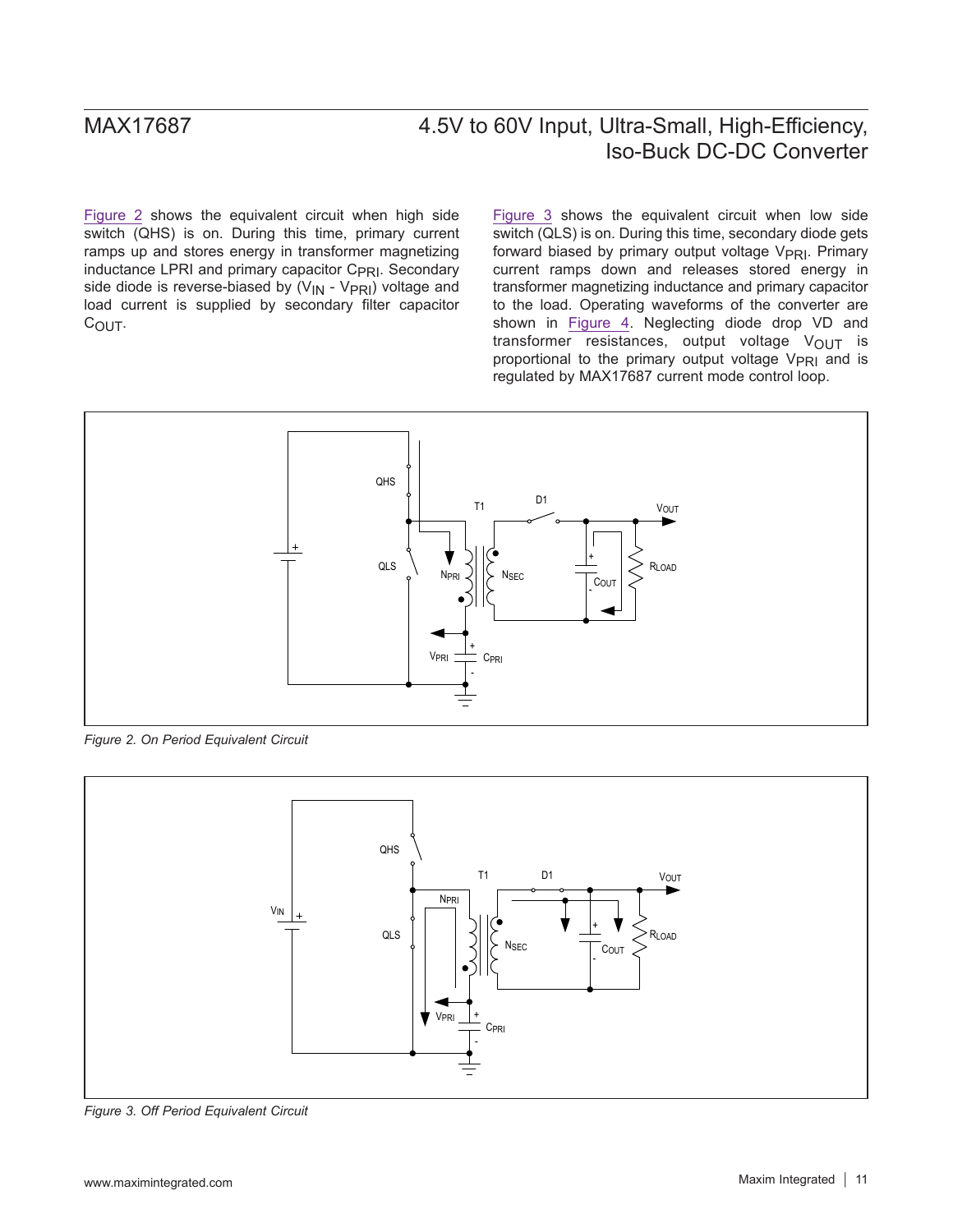<span id="page-11-0"></span>![](_page_11_Figure_2.jpeg)

*Figure 4. Iso-Buck Operating Waveforms*

## **Primary Output Voltage Selection**

Primary output voltage is regulated by the MAX17687 control loop. The primary output voltage can be calculated by using the equation:

$$
V_{PRI} = D_{MAX} \times V_{IN\_MIN}
$$

where  $D_{MAX}$  is the maximum duty cycle of the converter and  $V_{IN-MIN}$  is the minimum input voltage. Maximum duty cycle should be in the range of 0.4 to 0.6 for ideal iso-buck operation.

### **Adjusting Primary Output Voltage**

Set the primary output voltage by connecting a resistordivider from primary output to FB to GND (see [Figure 5](#page-12-0)). Choose R2 in the range of 10kΩ to 100kΩ and calculate R1 with the following equation:

$$
R1 = R2 \times \left(\frac{V_{PRI}}{0.9} - 1\right)
$$

### **Turns Ratio Selection**

Neglecting parasitic resistances, Iso-buck output voltage V<sub>OUT</sub> is proportional to the primary output voltage V<sub>PRI</sub>. Select the turns ratio (K) using the equation:

$$
\frac{N_{SEC}}{N_{PRI}} = \frac{V_{OUT} + V_D}{V_{PRI}}
$$

$$
K = \frac{N_{SEC}}{N_{PRI}}
$$

where,  $V_D$  is the diode forward voltage drop.

Turns ratio can be adjusted to match with the readily available off-the-shelf transformer turns ratio by adjusting the primary output voltage.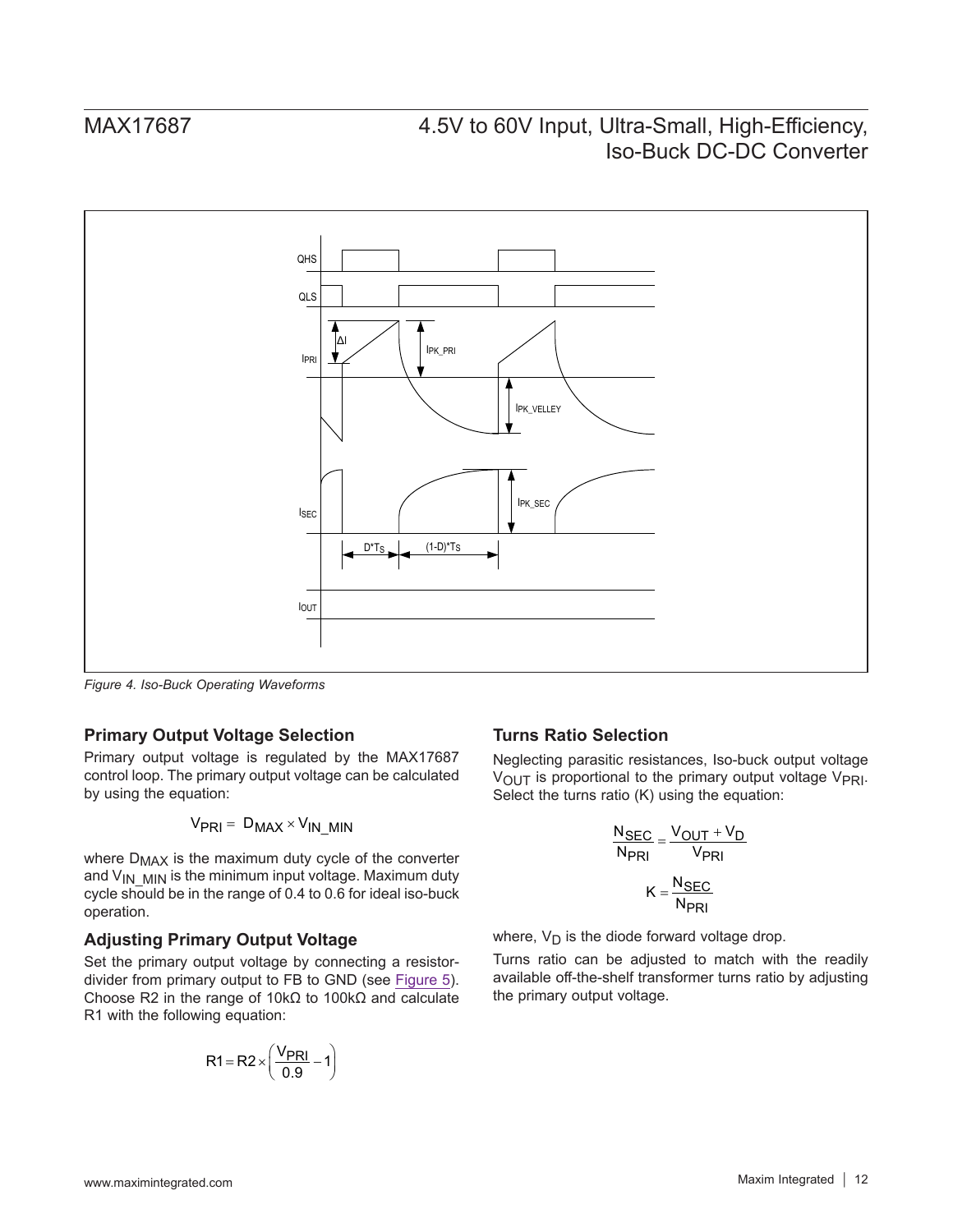<span id="page-12-0"></span>![](_page_12_Figure_2.jpeg)

*Figure 5. Adjusting Primary Output Voltage*

### **Primary Inductance Selection**

Primary inductance value determines ripple current in the transformer. Calculate required primary inductance using the equation:

$$
L_{PRI} = \frac{V_{PRI}}{f_{SW}}
$$

where  $V_{PRI}$  and  $f_{SW}$  are nominal values.

Calculate the primary ripple current using the equation:

$$
\Delta I = \frac{V_{PRI} \times \left(1 - \frac{V_{PRI}}{V_{IN}}\right)}{f_{SW} \times L_{PRI}}
$$

where:

 $L_{\text{PRI}}$  = Primary inductance in H  $f<sub>SW</sub>$  = Switching frequency in Hz  $V_{\text{PRI}}$  = Primary output voltage  $V_{IN}$  = Input voltage.

### **Winding Peak and RMS Currents**

Windings peak and RMS current ratings should be specified for selecting the Iso-buck transformer.

Primary and secondary winding peak currents are given by the equations:

$$
I_{PK\_PRI} = (I_{OUT} \times K) + \left(\frac{\Delta I}{2}\right)
$$

$$
I_{PK\_SEC} = \frac{2 \times I_{OUT}}{(1 - D)}
$$

$$
D = \frac{V_{PRI}}{V_{IN}}
$$

where  $I_{\text{OUT}}$  is load current, K is turns ratio and D is duty cycle.

Primary RMS current is sum of the high-side and low-side switch RMS currents.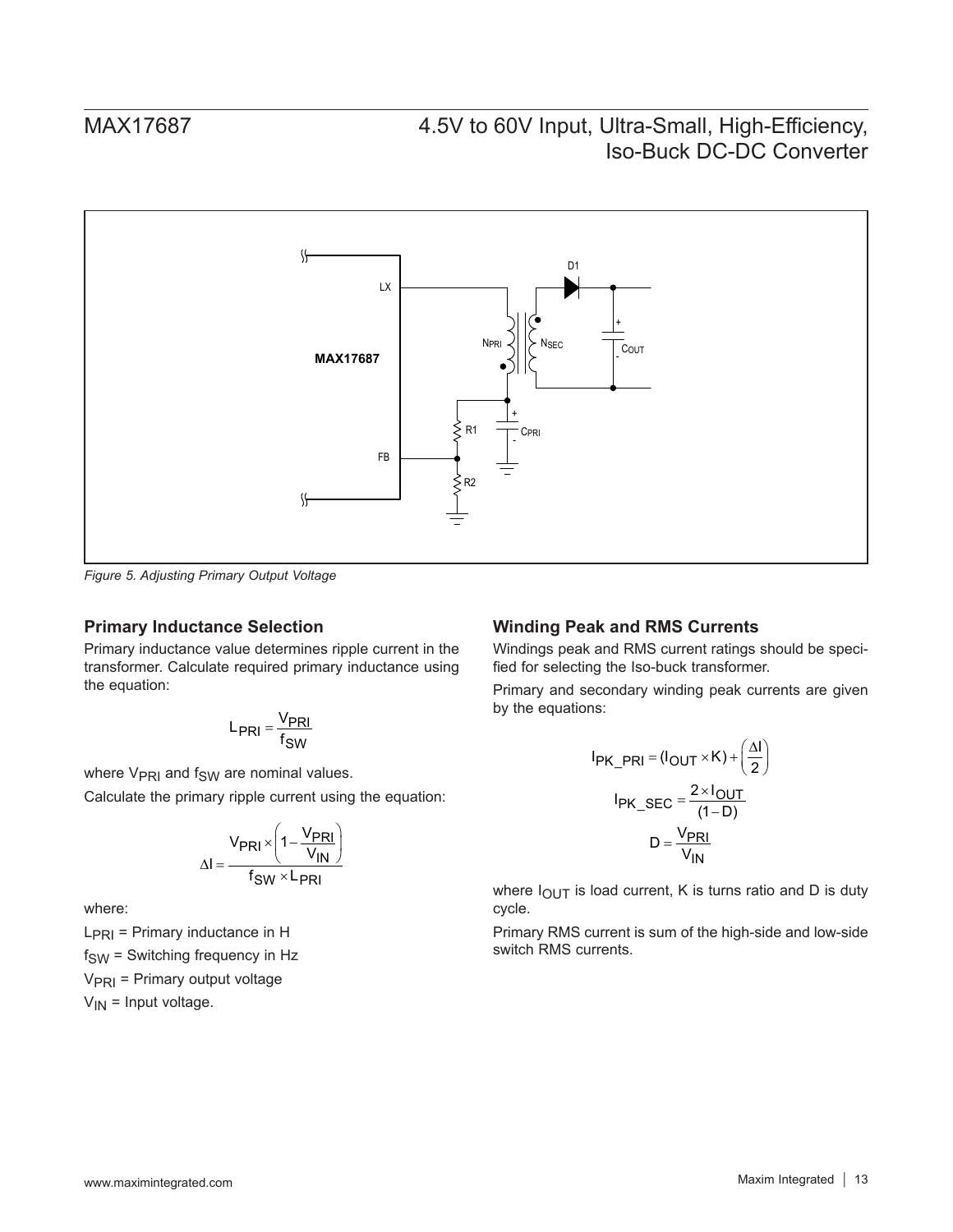High-side switch RMS current:

$$
I_{HS\_RMS} = \sqrt{D \times \left( (I_{OUT} \times K)^2 + \frac{\Delta I^2}{12} \right)}
$$

Low-side switch RMS current:

 $I_{LS\_RMS} = \sqrt{(1-D)} \times$ 

$$
\sqrt{\left\{\left(I_{\text{OUT}}\times K\right)^2+\frac{\Delta I^2}{12}+\left(\frac{4\times(I_{\text{OUT}}\times K)^2}{3\times(1-D)}\right)\times\left(\frac{(3D-1)}{2\times(1-D)}+\frac{\Delta I}{4\times(I_{\text{OUT}}\times K)}\right)\right\}}
$$

Primary winding RMS current:

$$
I_{PRI\_RMS} = \sqrt{I_{HS\_RMS}^2 + I_{LS\_RMS}^2}
$$

Secondary winding RMS current is given by the equation:

$$
I_{SEC\_RMS} = 2 \times I_{OUT} \times \sqrt{\frac{1}{3 \times (1-D)}}
$$

### **Leakage Inductance**

Transformer leakage inductance (L\_LEAK) plays a key role in determining the output voltage regulation. For better output voltage regulation, leakage inductance should be reduced to less than 1% of the primary inductance value. Higher leakage inductance also limits the amount of power delivered to the output.

### **Primary Negative Peak Current**

The primary current can go negative when the low-side switch is turned on. The primary negative peak current can be calculated using the equation:

$$
I_{NEGPK_{PRI}} = (-I_{OUT} \times K \times (1 + D)/(1 - D)) - \Delta I/2
$$

### **Specifying the Iso-Buck Transformer**

Off-the-shelf transformer or coupled inductor can be used as Iso-buck transformer. If readily not available, use the table below to specify the Iso-buck transformer parameters to transformer vendor.

### **Primary Output Capacitor Selection**

X7R ceramic output capacitors are preferred due to their stability over temperature in industrial applications. Calculate the minimum required output capacitance from the equation:

$$
D_{MAX} = \frac{V_{PRI}}{V_{IN\_MIN}}
$$

## **Table 2. Switching Frequency vs. RT Resistor**

| <b>PARAMETER</b>              | <b>SYMBOL</b>    |
|-------------------------------|------------------|
| Primary Inductance            | L <sub>PRI</sub> |
| Leakage Inductance            | LLEAK            |
| <b>Primary Ripple Current</b> | ΛI               |
| <b>Primary Peak Current</b>   | <b>IPK PRI</b>   |
| <b>Primary RMS Current</b>    | <b>PRI RMS</b>   |
| Secondary Peak Current        | <b>IPK SEC</b>   |
| Secondary RMS Current         | <b>ISEC RMS</b>  |
| <b>Working Voltage</b>        | VAC, VDC         |
| <b>Insulation Level</b>       | VAC. VDC         |

$$
C_{\text{PRI}} = \frac{K \times I_{\text{OUT}} \times D_{\text{MAX}}}{f_{\text{SW}} \times 0.01 \times V_{\text{PRI}}}
$$

where:

 $I_{\Omega I}$   $\tau$  = Load current

 $K =$  Turns ratio

 $f<sub>SW</sub> =$  Switching frequency

 $V<sub>PRI</sub>$  = Primary output voltage

 $V_{IN}$  MIN = Minimum input voltage.

### **Secondary Output Capacitor Selection**

Secondary side capacitor supplies load current when high-side switch is on. Calculate the required output capacitance to support 1% steady state ripple using the equation:

$$
C_{OUT} = \frac{I_{OUT} \times D_{MAX}}{f_{SW} \times 0.01 \times V_{OUT}}
$$

It should be noted that dielectric materials used in ceramic capacitors exhibit capacitance loss due to DC bias levels and should be appropriately derated to ensure the required output capacitance is obtained in the application.

### **Input Capacitor Selection**

Ceramic input capacitors are recommended for the IC. The input capacitor reduces peak current drawn from the power source and reduces noise and voltage ripple on the input caused by the switching circuitry. In applications where the source is located distant from the device input, an electrolytic capacitor should be added in parallel to the input ceramic capacitor to provide necessary damping for potential oscillations caused by the longer input power path and input ceramic capacitor. Calculate required input capacitance using the equation: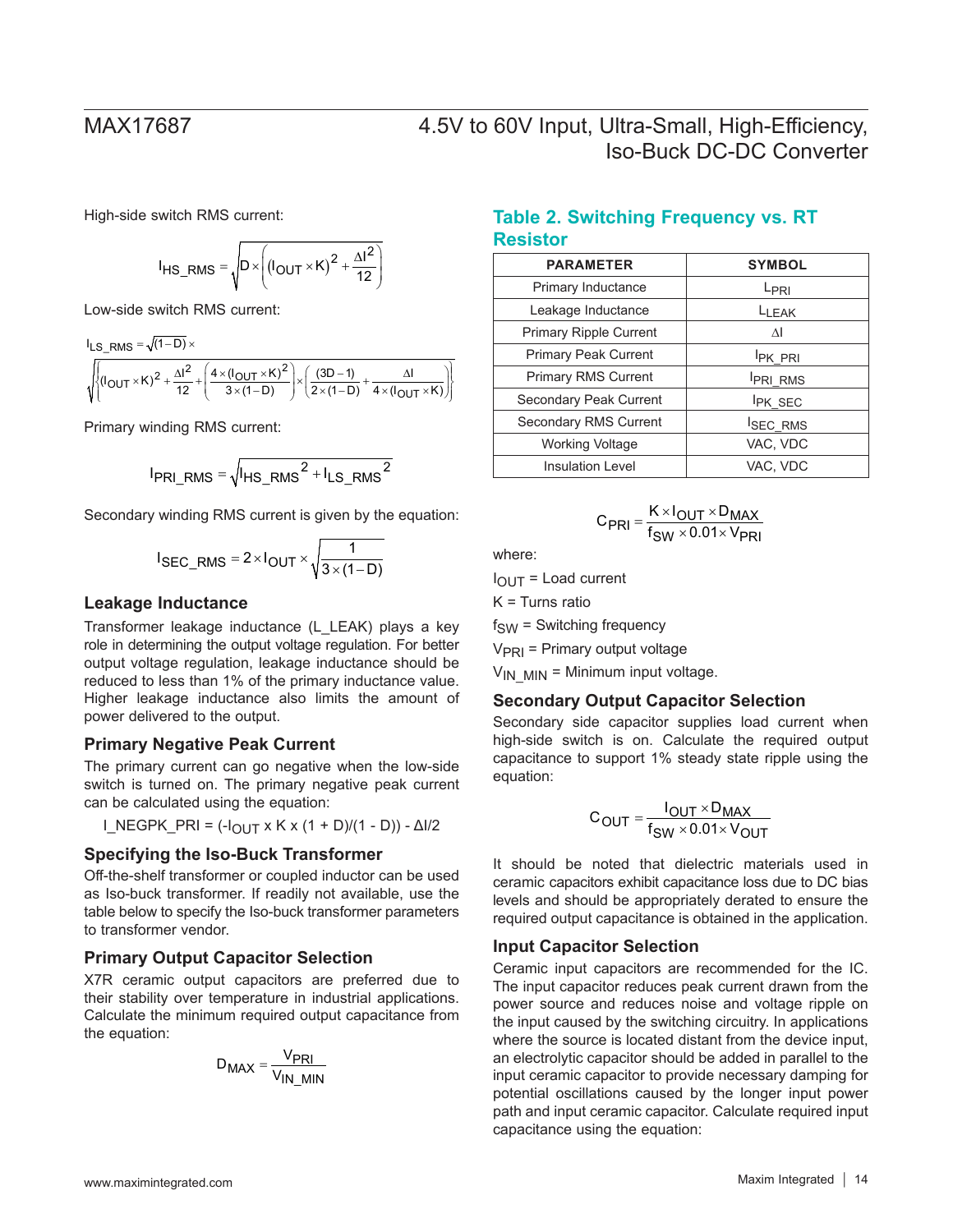$$
C_{IN} = \frac{K \times I_{OUT} \times D_{MAX} \times (1 - D_{MAX})}{f_{SW} \times \Delta V_{IN}}
$$

$$
D_{MAX} = \frac{V_{PRI}}{V_{IN\_MIN}}
$$

∆V<sub>IN</sub> is input voltage ripple, normally 2% of the minimum input voltage,  $D_{MAX}$  is maximum duty cycle,  $f_{SW}$  switching frequency of operation.

### **Secondary Diode Selection**

Secondary rectifier diode should be rated to carry peak secondary current and to withstand reverse voltage when high side switch is on. Schottky diode with less forward voltage drop should be selected for better output regulation.

Calculate peak current rating of the diode using the equation:

$$
I_{PK\_DIODE} = \frac{2 \times I_{OUT}}{(1 - D)}
$$

Calculate peak reverse voltage rating of the diode using the equation:

$$
V_{\text{DIODE}} = 2 \times ((V_{\text{IN\_MAX}} - V_{\text{PRI}}) \times K + V_{\text{OUT}})
$$

Power dissipated in the diode can be calculated using the equation:

$$
P_{DIODE} = V_D \times I_{OUT}
$$

### **Minimum Load Requirements**

Under light-load conditions, the iso-buck converter output voltage increases excessively due to the transformer leakage inductance and parasitic capacitance. Normally, a minimum load of 10% to 20% of the full load is sufficient to keep the converter output voltage regulation within ±5%. The output voltage regulation should be verified after testing prototype.

A resistor connected in series with a Zener diode can be used as an overvoltage protection circuit to limit the overvoltage under absolute no load conditions. The Zener diode threshold can be selected as 15% higher than the nominal regulated output voltage  $V_{\text{OUT}}$ . The series resistor (R1) value can be in the range of 30Ω to 60Ω.

### **Soft-Start Capacitor Selection**

The device implements adjustable soft-start operation to reduce inrush current. A capacitor connected from the SS pin to SGND programs the soft-start time. The selected output capacitance  $(C_{\text{SEL}})$  and the output voltage  $(V_{\text{OUT}})$ determine the minimum required soft-start capacitor as follows:

$$
C_{SS} \ge 28 \times 10^{-6} \times C_{SEL} \times V_{PRI}
$$

The soft-start time  $(t_{SS})$  is related to the capacitor connected at  $SS$  ( $C_{SS}$ ) by the following equation:

$$
t_{SS} = \frac{C_{SS}}{5.55 \times 10^{-6}}
$$

For example, to program a 1ms soft-start time, a 5.6nF capacitor should be connected from the SS pin to SGND.

### <span id="page-14-0"></span>**Setting the Input Undervoltage Lockout Level**

The device offers an adjustable input undervoltage-lockout level. Set the voltage at which the device turns on with a resistive voltage divider connected from  $V_{IN}$  to SGND (see [Figure 6\)](#page-14-1). Connect the center node of the divider to EN/UVLO.

Choose R1 to be 3.3MΩ max and then calculate R2 as follows:

$$
R2 = \frac{R1 \times 1.215}{(V_{INU} - 1.215)}
$$

where  $V_{\text{INI}}$  is the voltage at which the device is required to turn on.

<span id="page-14-1"></span>![](_page_14_Figure_26.jpeg)

*Figure 6. Setting the Input Undervoltage Lockout*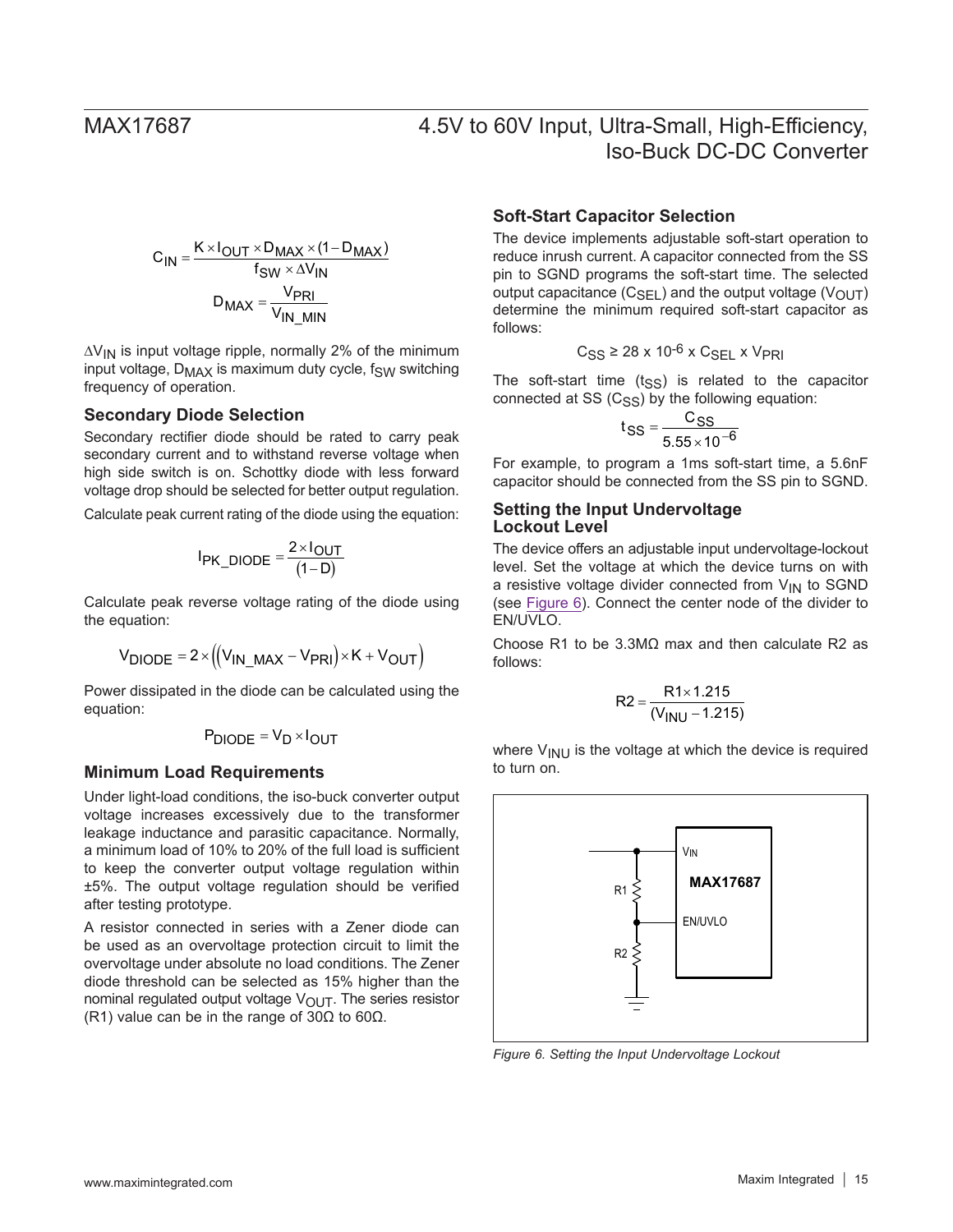<span id="page-15-1"></span>![](_page_15_Figure_2.jpeg)

*Figure 7. External Compensation Network*

### **External Loop Compensation**

The MAX17687 uses peak current-mode control scheme and needs only a simple RC network to have a stable, control loop. The compensation network is shown in [Figure 7.](#page-15-1) Use the following equations for calculating the compensation components:

$$
R_Z = 1100 \times f_C \times \left[ C_{OUT} \times (1-D) \times K^2 + C_{PRI} \right] \times V_{PRI}
$$

where  $R_Z$  is in  $Ω$  and  $f_C$  is bandwidth of the converter in Hz. Choose  $f_C$  to be 1/20<sup>th</sup> of the switching frequency.

$$
C_Z = \frac{5}{\pi \times f_C \times R_Z}
$$

$$
C_P = \frac{1}{\pi \times f_{SW} \times R_Z}
$$

### <span id="page-15-0"></span>**Power Dissipation**

At a particular operating condition, the power losses that lead to temperature rise of the device can be estimated as follows:

$$
P_{\text{LOSS}} = P_{\text{OUT}} \times \left(\frac{1}{\eta} - 1\right) - \left(\frac{I_{\text{PRI\_RMS}}^2 \times R_{\text{PRI}}}{\eta}\right) - \left(\frac{I_{\text{SEC\_RMS}}^2 \times R_{\text{SEC}}}{\eta}\right) - \left(\frac{I_{\text{DEC}}}{\eta} \times R_{\text{SEC}}\right) - \left(\frac{I_{\text{DL}}}{\eta} \times R_{\text{OUT}}\right)
$$

$$
P_{OUT} = V_{OUT} \times I_{OUT}
$$

where:

 $P_{\text{OUT}} =$  Output power

η = Efficiency of power conversion

 $R_{\text{PRI}}$  = Primary resistance of the transformer

 $R<sub>SFC</sub>$  = Secondary resistance of the transformer

 $V_D$  = Diode drop.

The junction temperature of the device can be estimated at any given maximum ambient temperature  $(T_A \text{ MAX})$ from the equation below:

$$
T_{J\_MAX} = T_{A\_MAX} + (\theta_{JA} \times P_{LOSS})
$$

if the application has a thermal management system that ensures that the exposed pad of the device is maintained at a given temperature ( $T_{EP}$   $_{MAX}$ ) by using proper heat sinks, then the junction temperature of the device can be estimated at any given maximum ambient temperature from the equation below:

$$
T_{J\_MAX} = T_{EP\_MAX} + (\theta_{JC} \times P_{LOS})
$$

Junction temperature greater than +125°C degrades operating lifetimes.

### **PCB Layout Guidelines**

All connections carrying pulsed currents must be very short and as wide as possible. The inductance of these connections must be kept to an absolute minimum due to the high di/dt of the currents. Since inductance of a current carrying loop is proportional to the area enclosed by the loop, if the loop area is made very small, inductance is reduced. Additionally, small-current loop areas reduce radiated EMI.

A ceramic input filter capacitor should be placed close to the  $V_{IN}$  pins of the IC. This eliminates as much trace inductance effects as possible and gives the IC a cleaner voltage supply. A bypass capacitor for the  $V_{CC}$  pin also should be placed close to the pin to reduce effects of trace impedance.

When routing the circuitry around the IC, the analog small-signal ground and the power ground for switching currents must be kept separate. They should be connected together at a point where switching activity is at a minimum, typically the return terminal of the  $V_{CC}$ bypass capacitor. This helps keep the analog ground quiet. The ground plane should be kept continuous/unbroken as far as possible. No trace carrying high switching current should be placed directly over any ground plane discontinuity.

PCB layout also affects the thermal performance of the design. A number of thermal vias that connect to a large ground plane should be provided under the exposed pad of the part, for efficient heat dissipation. For a sample layout that ensures first pass success, refer to the MAX17687 evaluation kit layout available at **<www.maximintegrated.com>**.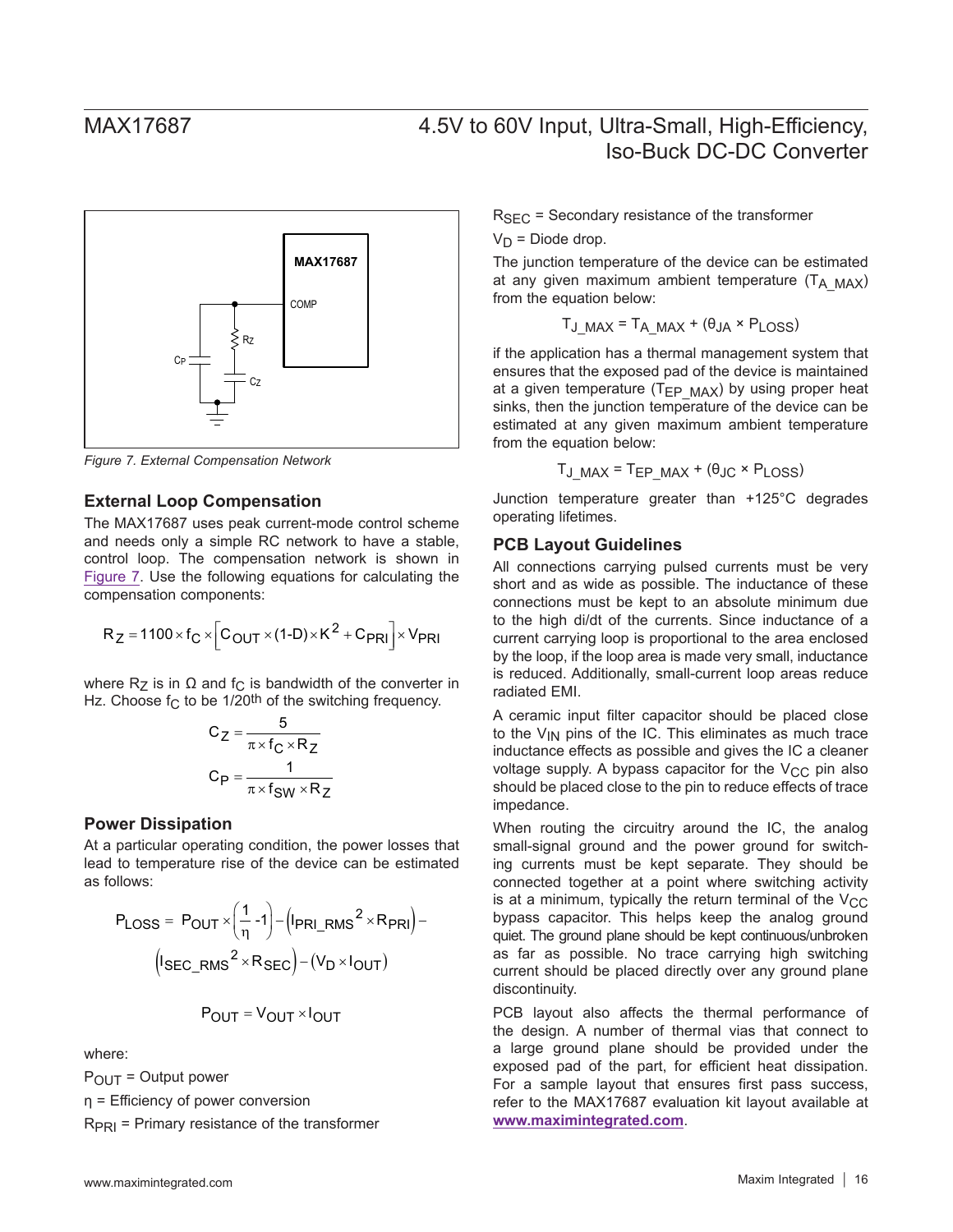## **Typical Application Circuit**

![](_page_16_Figure_3.jpeg)

*Figure 8: 12V, 750mA Isolated Output Application Circuit -1*

![](_page_16_Figure_5.jpeg)

*Figure 9: 12V, 750mA Isolated Output Application Circuit -2*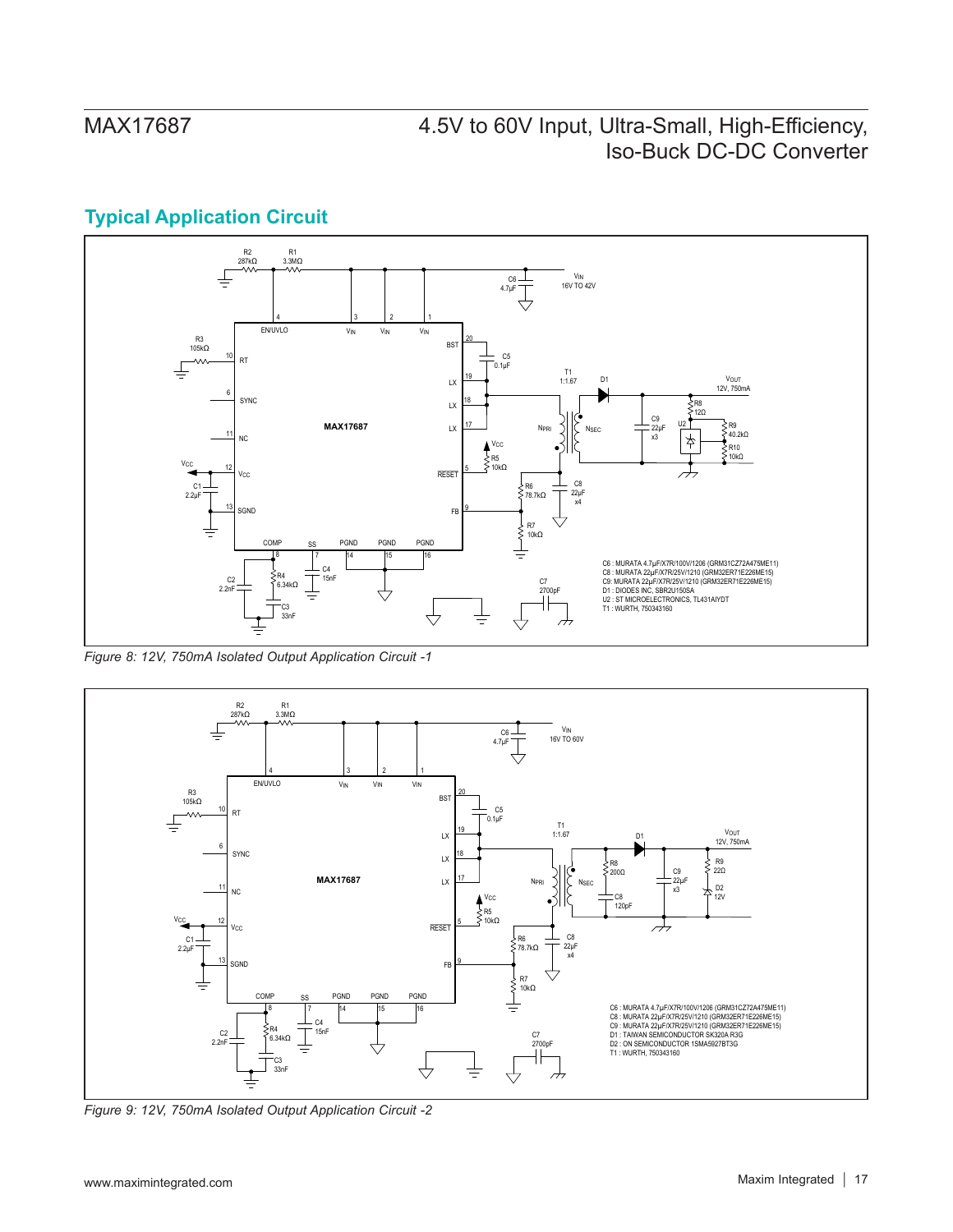## <span id="page-17-0"></span>**Ordering Information Chip Information**

| PART         | <b>PIN-PACKAGE</b> |
|--------------|--------------------|
| MAX17687ATP+ | 20 TQFN-EP*        |

*Note: All devices operate over the -40ºC to +125ºC temperature range, unless otherwise noted.*

*+Denotes a lead(Pb)-free/RoHS-compliant package.*

*\*EP = Exposed pad.*

**PROCESS: BICMOS**